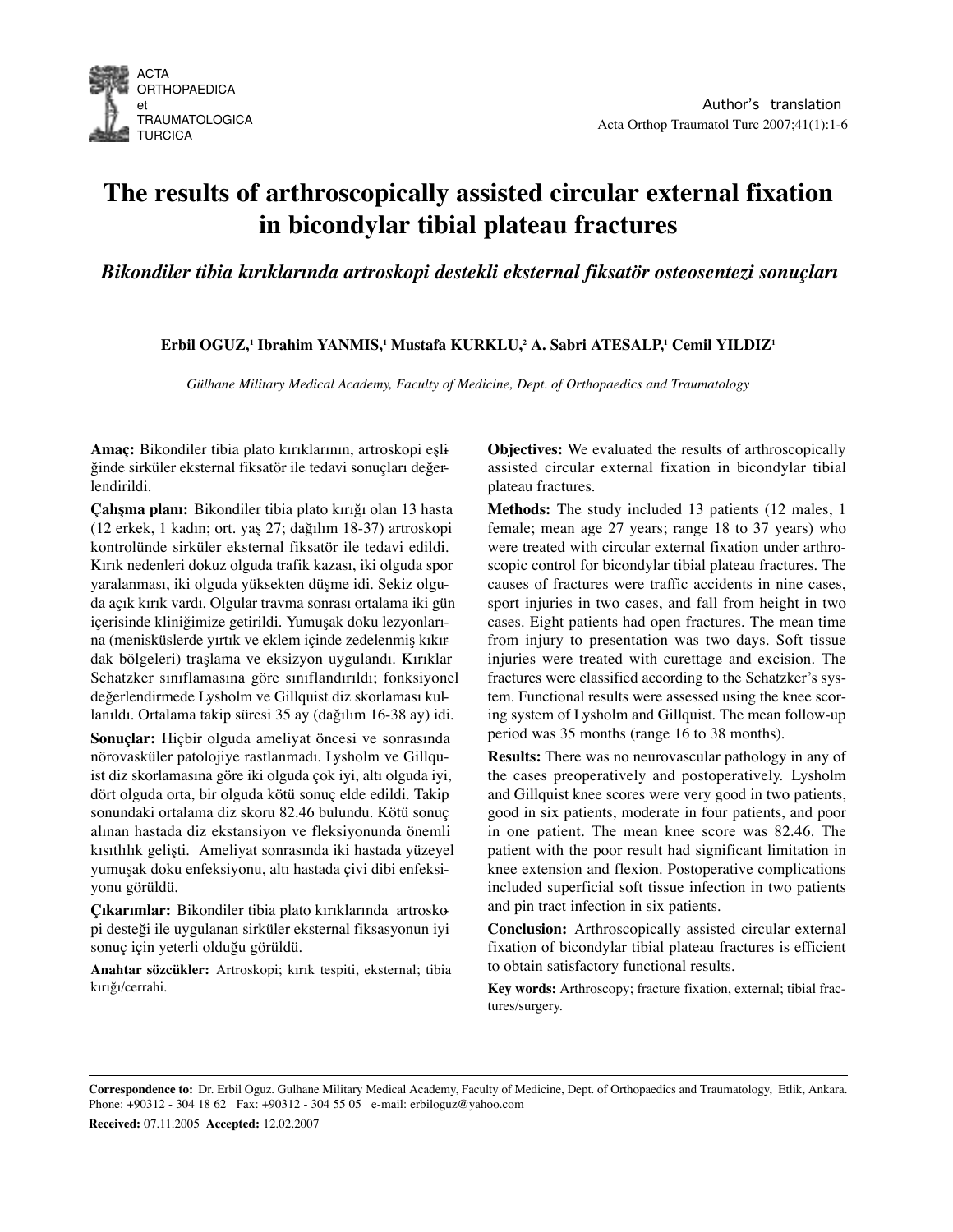Tibia plateau fractures are classified by AO and Schatzker classifications.<sup>[1,2]</sup> Bicondylar tibia plateau fractures addressed as Schatzker type 5 and 6. These are the most problemeatic types of proximal tibia. Fracture of both condyles causes to difficulties of surgical treatment.<sup>[3,4]</sup>

Because of the both condyles are fractured using of buttress plate from one side due to shothness of other colon and leads to tibia-vara and tibia-valga. [5] Using two plate from both sides needs to wide exposure and increases the possibility of infection and soft tissue problems. It is clear that these type of high energy injuries always have soft tissue lesions.<sup>[6]</sup>

Fluoroscopy and arthroscopy are two basic methods of the restoration of joint surface in the treatment of intra articular fractures.<sup>[5]</sup> It is stated that arthroscopy is not superior to fluoroscopy in the control of the intra articular fracture reductions. Arthroscopy is less invasive method and provides better intraarticular vision and treatment opportunities at the same session and examination of the intraarticular structures, and to enable the extripation of the little bone fragments within the joint.<sup>[6,7]</sup> In bicondylar tibia plateau fractures, the combination of the Circular External Fixation (CEF) technique and arthroscopy is the eligible treatment choice to provide the restoration of the articular surface and anatomical reduction in the fracture by the manipulation, and to allow for the motion in the early term postoperatively. [8-12]

In this study, we have aimed at comparing the literature knowledge and the results of the series including 13 cases which we applied CEF by the arthroscopic observation and manipulation in the treatment of bicondylar tibia plateau fractures.

### **Patients and methods**

13 cases with bicondylar tibia plateau fractures (Schatzker type 5 and 6) were treated by applying CEF, together with the arthroscopic observation and manipulation between March 1996 and November 2001. 12 of the patients were male and one of them was female. The mean age was 27(18-37). Inclusion criterias was bicondylar fracture, irregularity on the surface of tibial articular surface and being free cartilage fragments in the joint and sensorial structures frustrating the vision. The reasons of the fractures are the traffic accident in 9 patients, sports in 2 patients and falling down in 2 patients. There was open fracture in 8 cases (6 type-1 and 2 type-1). Patients were admissioned to the clinic in 2 days after the trauma. ( Table 1). In clinical and radiological evaluation, the fracture fragments and the joint surface were evaluated in details, using the computerized tomography and plain X-rays in all patients. (Figure 1a,b) There was no neurovascular pathology associated with the fracture in the patients.

#### **Surgical Technique**

All patients were operated in supine position by applying pneumatic tournament under spinal anesthesia. Arthroscopic attempt was made by exposuring the standard medial and lateral ports at the same time (Figure- 2a). Scope was inserted in this port. The joint was washed up by saline. The leakage of the fluid into the tissues around the joint was diminished by keeping the other port open continuously. After the free cartilage fragments in the joint and sensorial structures frustrating the vision were excised, manipulation for the reduction was performed by checking the irregularity on the joint surface. The irregularity between the joint surfaces was corrected at the same time with the applications by using the hook in inferior joint and joker in exterior joint. The depression in the medial plateau in 4 cases was elevated by the elevator through the cortical window with the cortical window with the anteromedial little incision. And spongious iliac autograph was placed under it. After the reduction was performed two guide K-wires were applied and reduction was controlled by flouroscopy. Then two olived K-wires, parallel to each other cross wisely were applied for the compression of the fragments. These K-wires were stretched on to the ring cross wisely under the arthroscopic inspection (Figure- 2c,d). Then the stabilization of the fragments was controlled by hook under the arthroscopic inspection. The fixation was completed by applying the other Kwires on to the same CEF ring. The other intraarticular structures were evaluated under the arthroscopic examination. Meniscal lesions were treated by performing the partial menisectomy. Small condral or osteocondral fragments were removed (Figure-2a,b). Then, the stabilization was completed by adding two ring in the distal part of the tibia.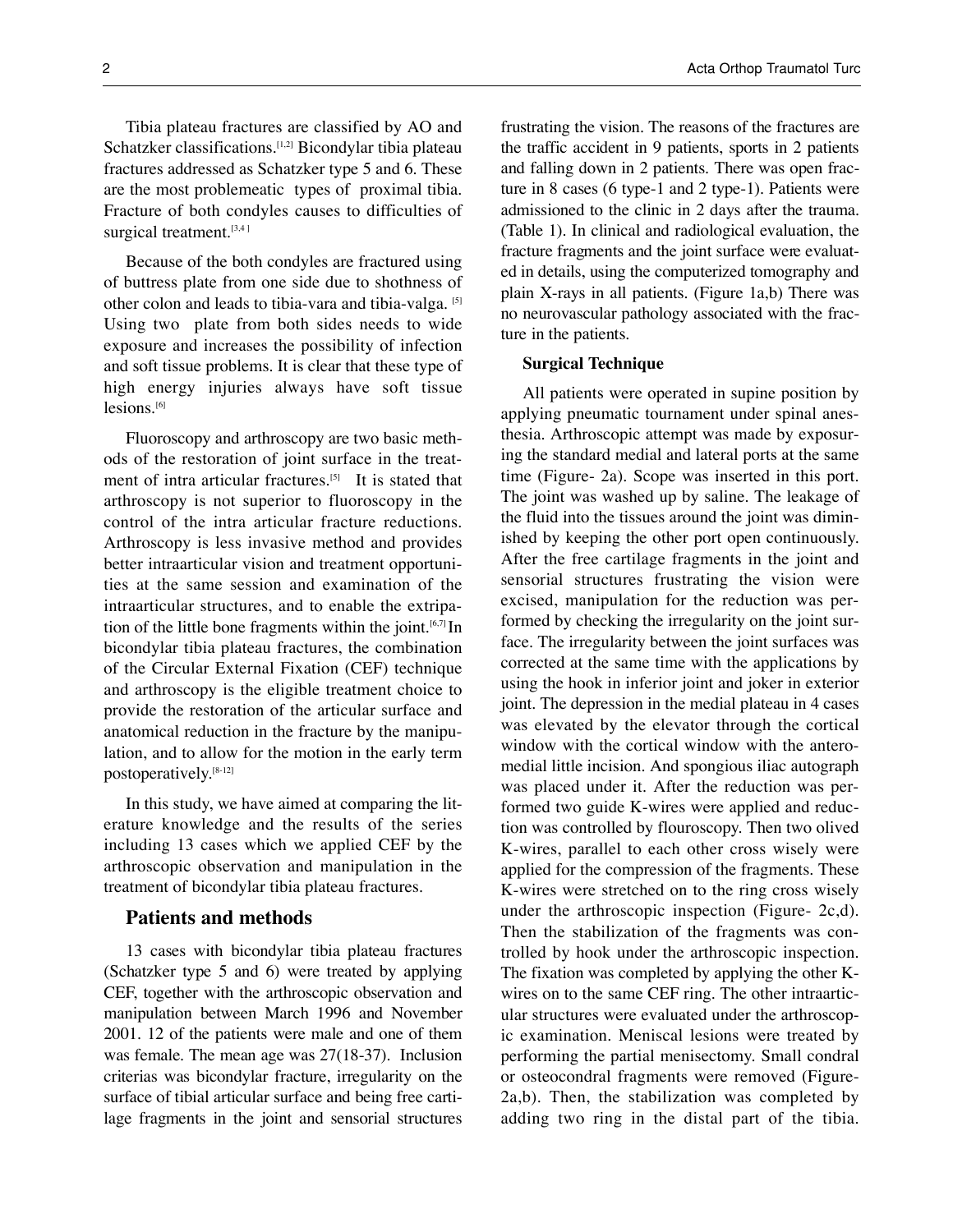

Figure 1. (a) Preoperative antero-posterior and lateral Xrays showing tibial plateau fracture (Schatzker type 5). (b) Preoperative CT scan of this fracture.

Prophylactic antibiotics with the first generation cephalosporins of 2x1gr were administered intravenously during three days postoperatively. Active and passive knee exercises without weight were started in the first day after the operation. The care of the pin ends was trained to the hospitalized patients in mean 15.2 days (9-23). After the discharge, they were controlled radiologically in regular intervals monthly (Figure-3). Partial loading (1/2) for the side extremity after the 3rd week post operatively, and complete loading after the mean 1.5 months, depending on the position of the fracture were applied. Knee functions have been evaluated by Lysholm's and Gillquist's knee scores.<sup>[13]</sup> This scoring system was developed for grading of knee ligament surgery results, but it gives a good reflection of the functional outcome after tibia plateau fractures as well.<sup>[4]</sup> Scoring is achieved by the examination and the inquiry of knee functions (55 points), pain (30 points), activities (45 points), anatomical structure (5 points) and ROM (10 points). All scorings were performed by members of the surgical team of this study. CEF frames were removed in 18.3 weeks $[14-19]$  observing the radiological union. After the removal of the frames the cases keeped free for motion. The mean follow-up period is 26.6 months.[16-38]

### **Results**

There were perfect results for 2 patients, good for 6 patients, mild for 4 patients and bad for one patient according to the Lysholm's and Gillquist's knee scores.<sup>[13]</sup> The mean knee score in the end of the follow-up time of the cases is 82, 46 and it has been summarized in table 1.

There were superficial soft tissue infection in 2 patients  $(\%15, 3)$  and pin-tract infection in 5 patients (%38, 46) as a postoperatively complication. Two patients with the soft tissue infection received antibioterapy administration and were given the cure



Figure 2. (a) Intraoperative picture, (b) Arthroscopically image, (c) Two olived K-wires, parallel to each other cross wisely were applied for the compression of the fragments, (d) K-wires were stretched on to the ring cross wisely under the arthroscopic inspection.

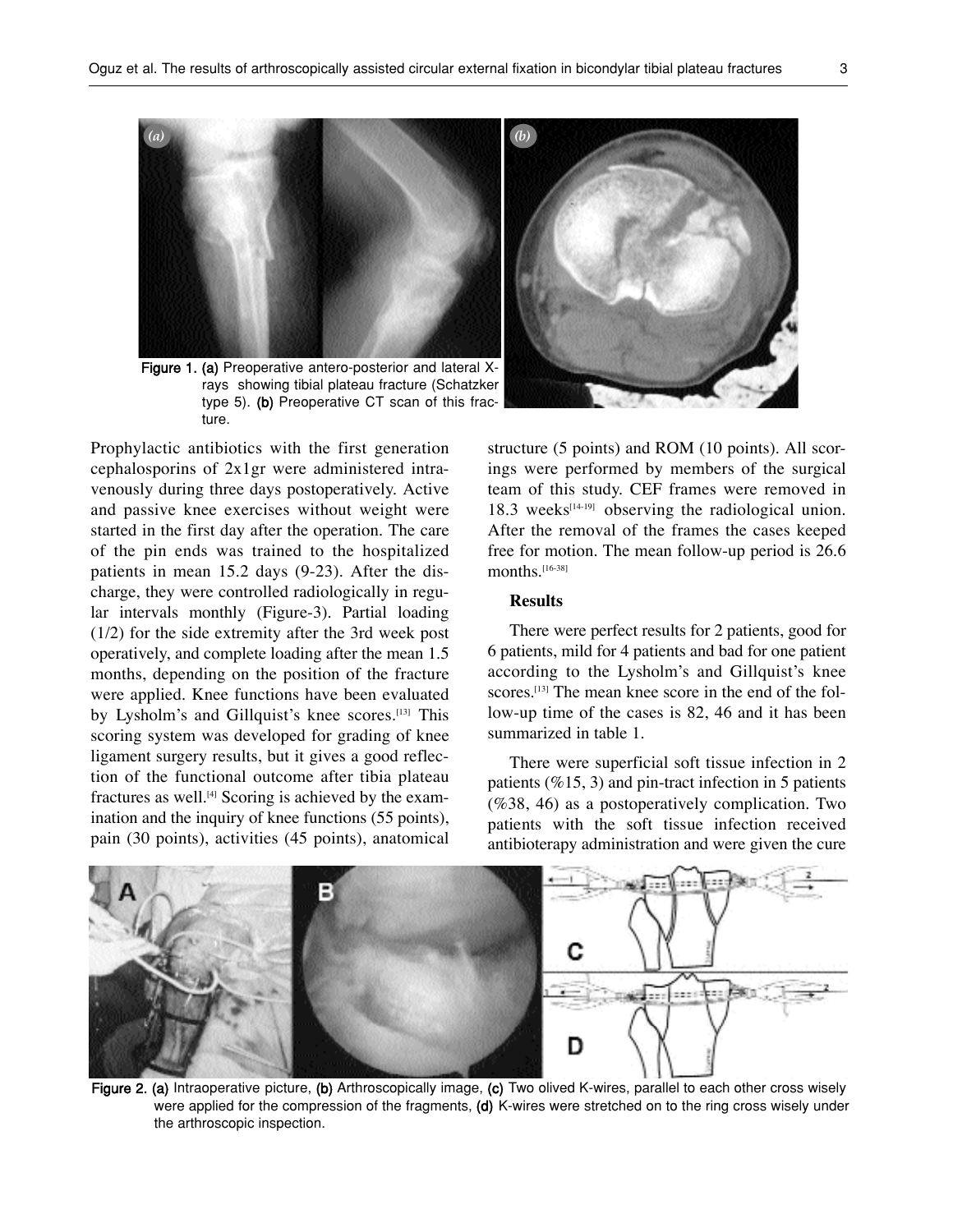**Table 1.** Long term period (postop 26.6 month) outcomes of our cases according to Lysholm & Gillquist knee scores [13]

| Outcome           | Range of score | Number of the<br>Patients |
|-------------------|----------------|---------------------------|
| Excellent         | 98-100         | 0                         |
| Good to excellent | 93-97          | 2                         |
| Fair to good      | 82-92          | 6                         |
| Fair              | 66-81          | 4                         |
| Poor              | $\leq 65$      |                           |

following the dressing according to the cultureantibiogram results. Pin infections were treated by the dressing with oxygen-water. There was a significant limitation in the knee flexion and extension in the patient that we obtained the bed result  $(\%7,69)$ . There were a full knee extantion and the mean 114, 9 degrees (90-135) of the knee flexion in all patients except this patient in the end of the 6 Th months following the removal of the frame.

There were no profound vein thrombosis and compartment syndrome in any cases.[11,12]

Angulations deformity and neurovascular complication were not observed at the end of the treatment.

#### **Discussion**

The treatment of Schatzker type 5 and 6 fractures in the tibia plateau fractures in the tibia plateau fractures by the conventional methods is difficult and unpromising.  $[14-15]$  As for De Coster, the results in these fractures by the traction and after the bracing treatment are unsuccessful<sup>[16]</sup>. Metaphisial fracture components can not be ruled out by this method.<sup>[14]</sup> In open reduction and plaque-screw applications, when immobilization was made in a single colon, shortening and varus-valgus deformities occur in the other colon. [4, 13, and 17] The plaque applications in both sides is the technique both leading to the soft tissue pathologies and difficult.<sup>[2, 18]</sup> When rigid fixation is not performed, Long-term immobilization of the joint is necessary. This situation leads to the artrofibrosis and the motion limitation.<sup>[16]</sup> The infection risk is high in the cases undergoing the wide exposure because the plaque

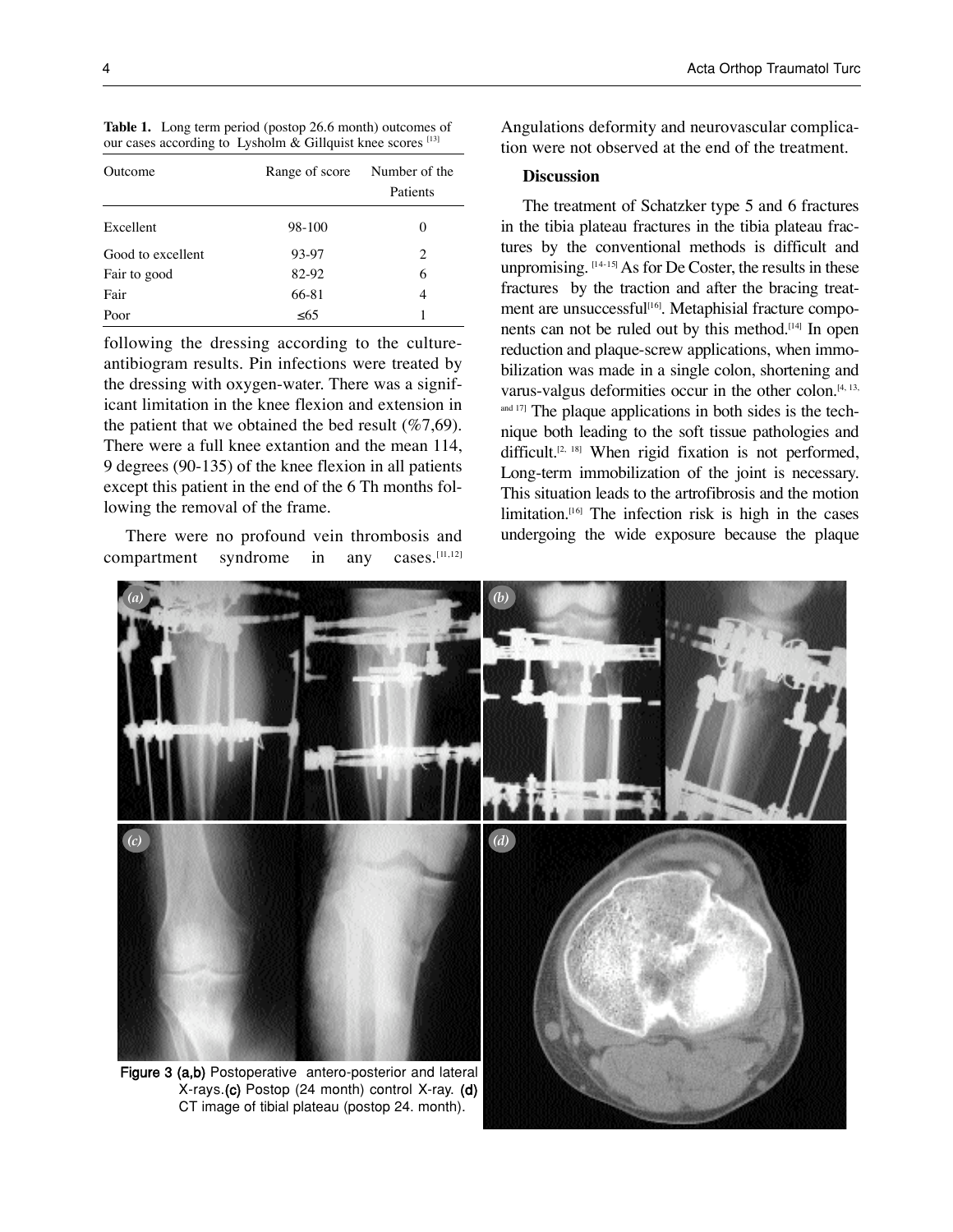application has been performed in both colons, and the ones having especially the skin problems<sup>[4, 5, 9, and 17]</sup>

There was no infection in 8 with bicondylar tibia plateau fractures of 11 patients which Moore plaque screw and internal fixation were applied.<sup>[17]</sup> Young emphasized that internal fixation extended the operation time, and caused the additional damage in the soft tissue, and increased the risk of infection. The infection was seen in 7 of 8 cases in the study by young  $[19]$ .

In the series by Tscherne et al, after the open reduction and internal fixation, profound vein thrombosis (%6), profound tissue infection (%4), compartment syndrome and posttraumatic arthritis are the most common complications. [4] There was no profound vein thrombosis or profound soft tissue infection in our cases. Superficial soft tissue infection was seen in two patients. They were cured by antibiotheraphy and the dressing follow-up in these patients. When the plateau fractures which Tscherne et al treated by the open reduction method were evaluated by Lysholm scale, they determined the mean point as 71. [4] In our series this point is mean 82, 4. If the number of our cases as much as in the literature the mean point may be less then 82.4. Sirkin emphasized that percutaneus fixation in this region was successful in split unicondilar fractures but inadequate in bicondilar fractures.<sup>[14]</sup>

Single or two-planned external fixators can also be used for the tibia plateau fracture treatments. But Geller et al suggested that CEF had more significant advantages than these fixators in the study which they performed on cadavers<sup>[15]</sup>. Fragments are detected by K-wires, and reduction and compression are provided by the olive wires in CEF [10, 11, and 20]. We also benefited from this advantageous characteristic of CEF in the surgical application.

In CEF systems, thin wires can also be applied at 2 mm below the joint surface if necessary. This provides the advantage for the arrangement of the joint surface. But in uni or bi planed external fixators by the thick pins, this distance is much longer. [5, 11] This low distance between the pins may be a reason of intraarticular infection. We we used prophylactic antibiotics and performed daily fastidious dressing of pin bases. There were %46 pin tracts infection in our cases but any intraarticular infection.

Additionally, union can be stimulated, making compression-distraction by CEF. The reduction of the fragments is possible by modifying on the frame especially in the postoperatively follow-up period. Thanks to all these advantages, CEF is often preferable method in especially Schatzker type 5-6 in tibia plateau recently.<sup>[10-20]</sup> Pin tract infections which are commonest problem in CEF has been seen in our 5 cases and ruled out by only dressing with oxygenwater.

Kenedy and Bailey suggested that the joint surface would not be completely restored in type 6 fragment fractures in his experimental studies<sup>[21]</sup>. Shybut and Spiegal admitted the depressions up to 1 mm in the restoration of the joint surface.<sup>[22]</sup> Lefkoe and Linias have shown that osteoarthritis develops when a stepoff of the articular cartilage (2mm to 5 mm).<sup>[23, 24]</sup> Yetkinler et al showed that the open reduction without restoring the plateau in the tibia plateau fractures having the central depression would not be successful in the biomechanics studies they performed in cadavers  $[25]$ . Therefore, in the treatment of the intraarticular fractures, the regularity on the joint surface should be almost made. This process can be performed not only directly artrotomy but even indirectly fluoroscopy. It is essential that inferior coronal ligament should be excised and that meniscus should be elevated by arhrotomy with the full vision.<sup>[4, 5, and 13]</sup> This also leads to new morbidity. In recent years, the reduction by arthroscopy and the evaluation of the intraarticular structure have become more and more popular. The reason is that arthroscopy is less invasive method and provides better intraarticular vision.<sup>[7,9,26]</sup> During this process, it must be remembered that vision magnified in scophy. It is stated that arthroscopy is not superior to fluoroscopy in the control of the intra articular fracture reductions  $[6, 11]$ . But the most important advantages of arthroscopy are to provide the treatment opportunities at the same session and examination of the intraarticular structures, and to enable the extripation of the little bone fragments within the joint. [7]

Tibia tilt of 10-15 degrees in tibia plateau makes difficult to obtain the net vision by fluoroscopy. For better vision, the joint should be distracted. For this reason, serum physiologic is administered intraarticulary. This may cause that the fluid leads to the compartment syndromes, leaving the joint. [6, 11] This risk is also present for the arthroscopic applications. But this risk can be diminished by never using arthropomp and keeping the canula open continuously in arthroscopic